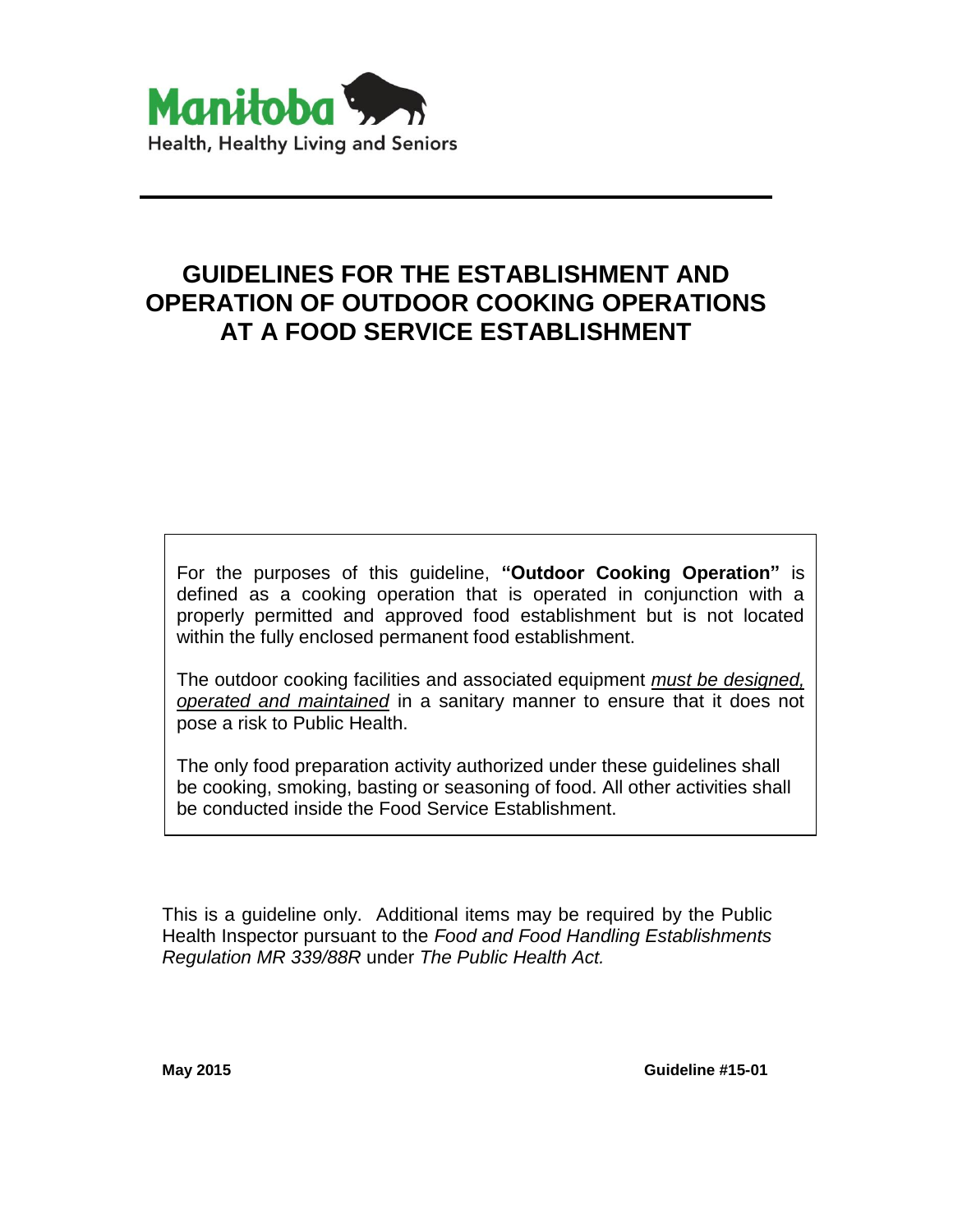## **GUIDELINES FOR THE ESTABLISHMENT AND OPERATION OF OUTDOOR COOKING FACILITIES AT A FOOD SERVICE ESTABLISHMENT**

**\_\_\_\_\_\_\_\_\_\_\_\_\_\_\_\_\_\_\_\_\_\_\_\_\_\_\_\_\_\_\_\_\_\_\_\_\_\_\_\_\_\_\_\_\_\_\_\_\_\_\_\_\_\_\_\_\_\_\_**

## **1. DEFINITION:**

*"Food Service Establishment (FSE)"* means any place where food is prepared or provided for consumption in individual portions but does not include a food processing plant or retail food store.

*"Outdoor Cooking Operation (OCO)"* means a cooking operation that is operated in conjunction with a properly permitted and approved food establishment but is not located within the fully enclosed permanent food establishment.

# **2. CONSTRUCTION:**

Plans and specifications for construction shall be submitted to the district public health inspector for approval prior to the commencement of work.

The plans and specifications for an OCO should include all the information necessary, such as outlined in this document, to demonstrate conformance with, and an understanding of, food safety provisions. The pre-operational review provides the opportunity to discuss areas of concern and should be conducted prior to the construction of an outdoor cooking operations.

# **3. STRUCTURAL REQUIREMENTS FOR OUTDOOR COOKING**

- a. All cooking areas shall be protected from contamination. That is each individual piece of cooking equipment must be separately covered or have overhead protection. Examples of acceptable overhead protection are roofs or other permanent structures, canopies or awnings that have met the approval of the local fire authorities.
- b. The floor surfaces of an OCO shall be easily cleanable, well drained and of durable construction, such as asphalt, non-absorbent matting, tight wood, or other material approved by the Public Health Inspector.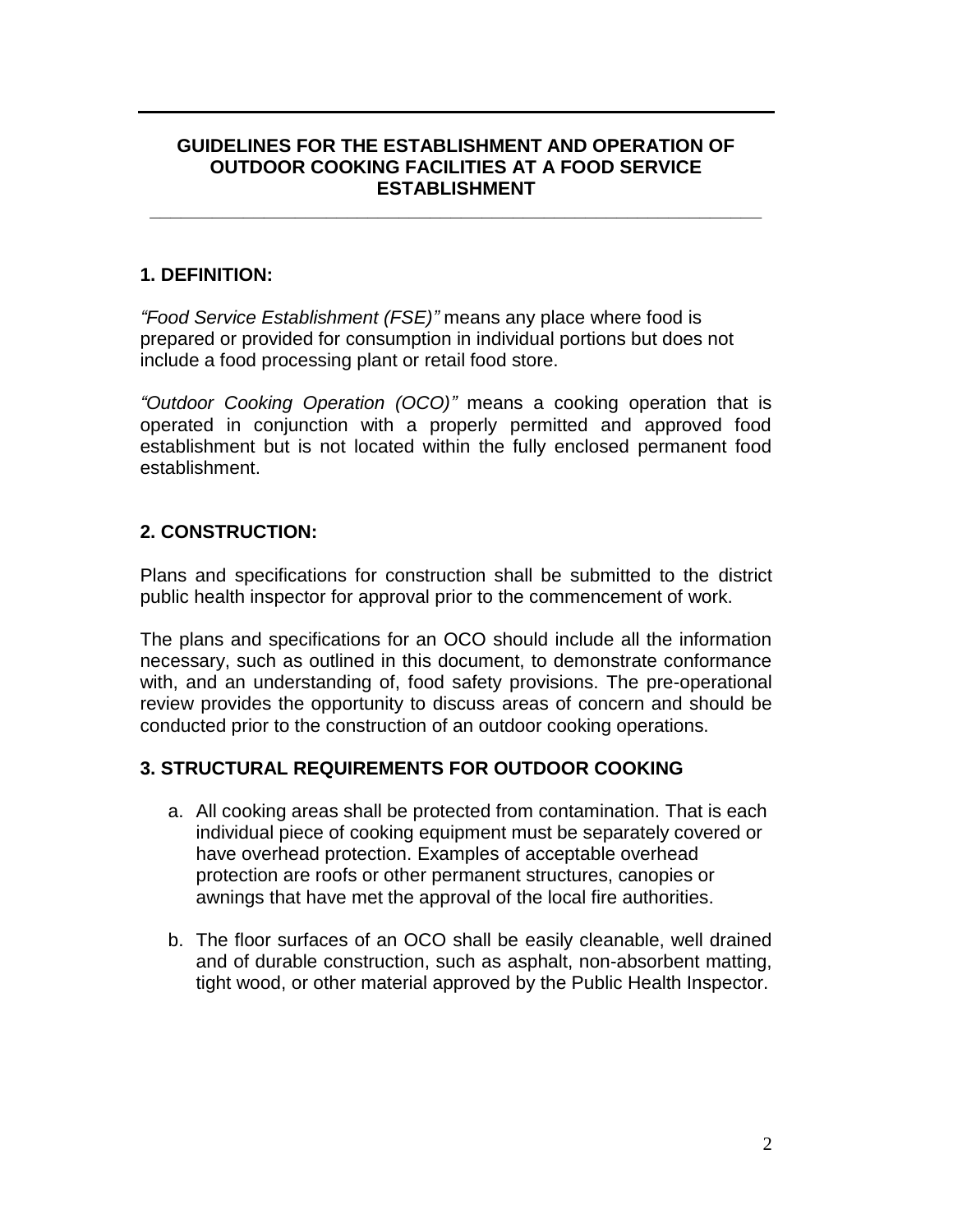# **4. EQUIPMENT**

All equipment shall be constructed and maintained in good working order, and kept clean and sanitary in accordance with the *Food and Food Handling Establishments Regulation MR 339/88R* and with the manufacturer's instructions.

Cooking facilities and dispensing equipment must be appropriate for the types and quantities of food items being prepared and served at the OCO.

Equipment may be portable or permanently secured in place. A continuous, consistent heat source such as that from gas or electric cooking equipment is preferred over wood or charcoal. Wood or charcoal is acceptable if a consistent temperature can be achieved and maintained.

The local fire safety authority must approve all outdoor cooking devices.

## **5. HAND WASHING FACILITIES**

Unless otherwise approved by a Public Health Inspector, a convenient handwashing facility shall be provided at the OCO. At a minimum, a covered 19 litre(5 US gallon) container equipped with a valve or spigot that allows a continual flow of water over the hands shall be provided. A waste receptacle shall be provided to collect the wastewater from handwashing. Water should be potable. Adequate supplies of liquid soap and single use paper towels are to be provided at the handwashing location.

#### 6. **LIGHTING**

- a. Adequate lighting by artificial or natural means is required at the OCO during all hours of operation.
- b. The artificial lighting fixtures provided over food handling locations shall be properly shielded.
- c. Facilities operating after dark require permanent fixed lighting.

# **7. GARBAGE**

- a. An adequate number of non-absorbent, easily cleanable garbage containers should be provided at the OCO.
- b. Garbage containers must be covered when not in use, rodent-proof, and non-absorbent.
- c. Grease must be disposed of properly and shall not be dumped onto the ground surface or into the sanitary sewer system.